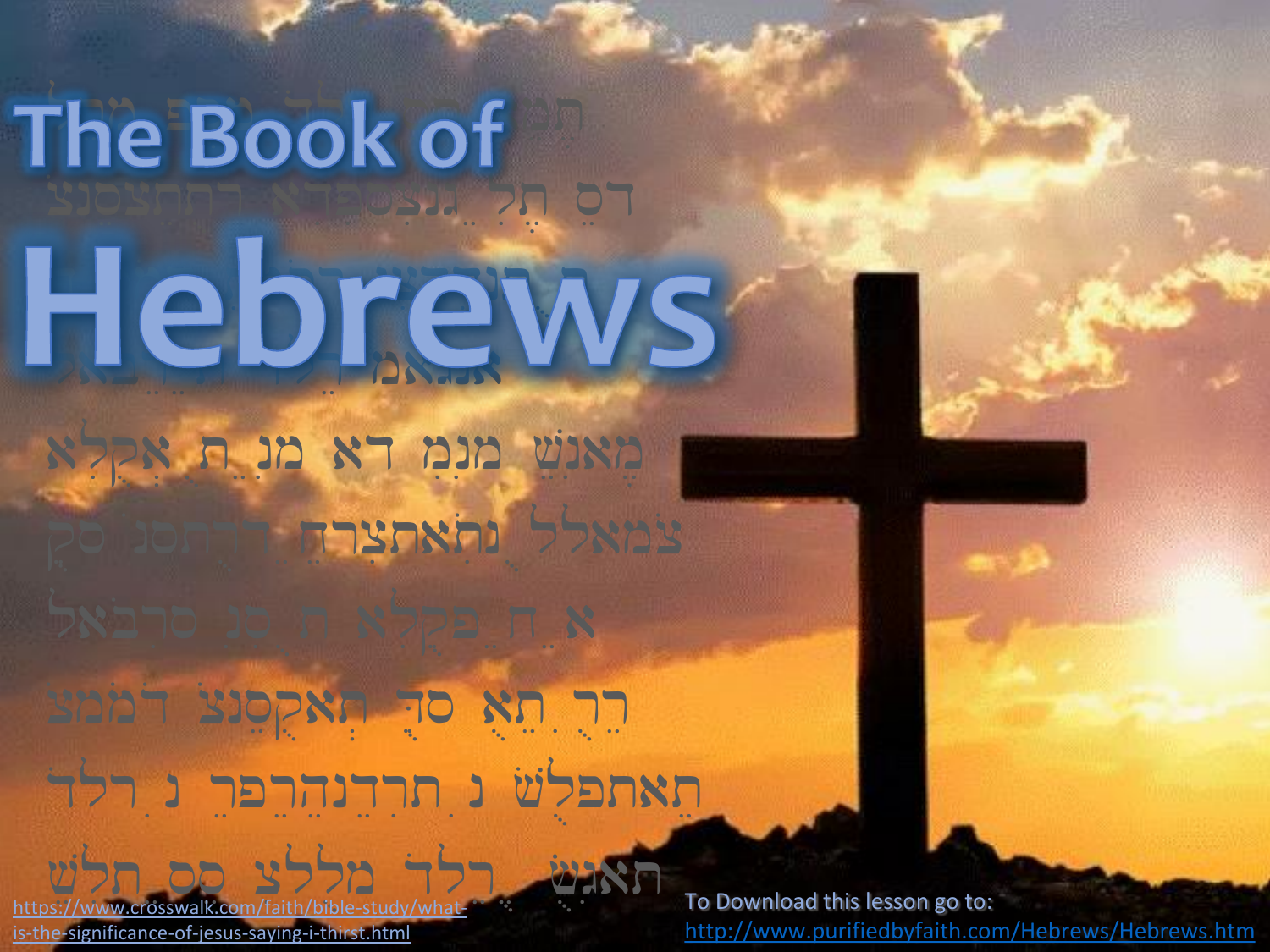# **Outline of Hebrews "Jesus is Better"**

- **I. Jesus Is Better Than the OT Prophets (1:1-4)**
- **II. Jesus Is Better Than the Angels (1:5-2:18)**
- **III. Jesus Is Better Than Moses (3:1-4:13)**
- **IV.Jesus' Priesthood Is Better Than the Levitical Priesthood (4:14-10:18)**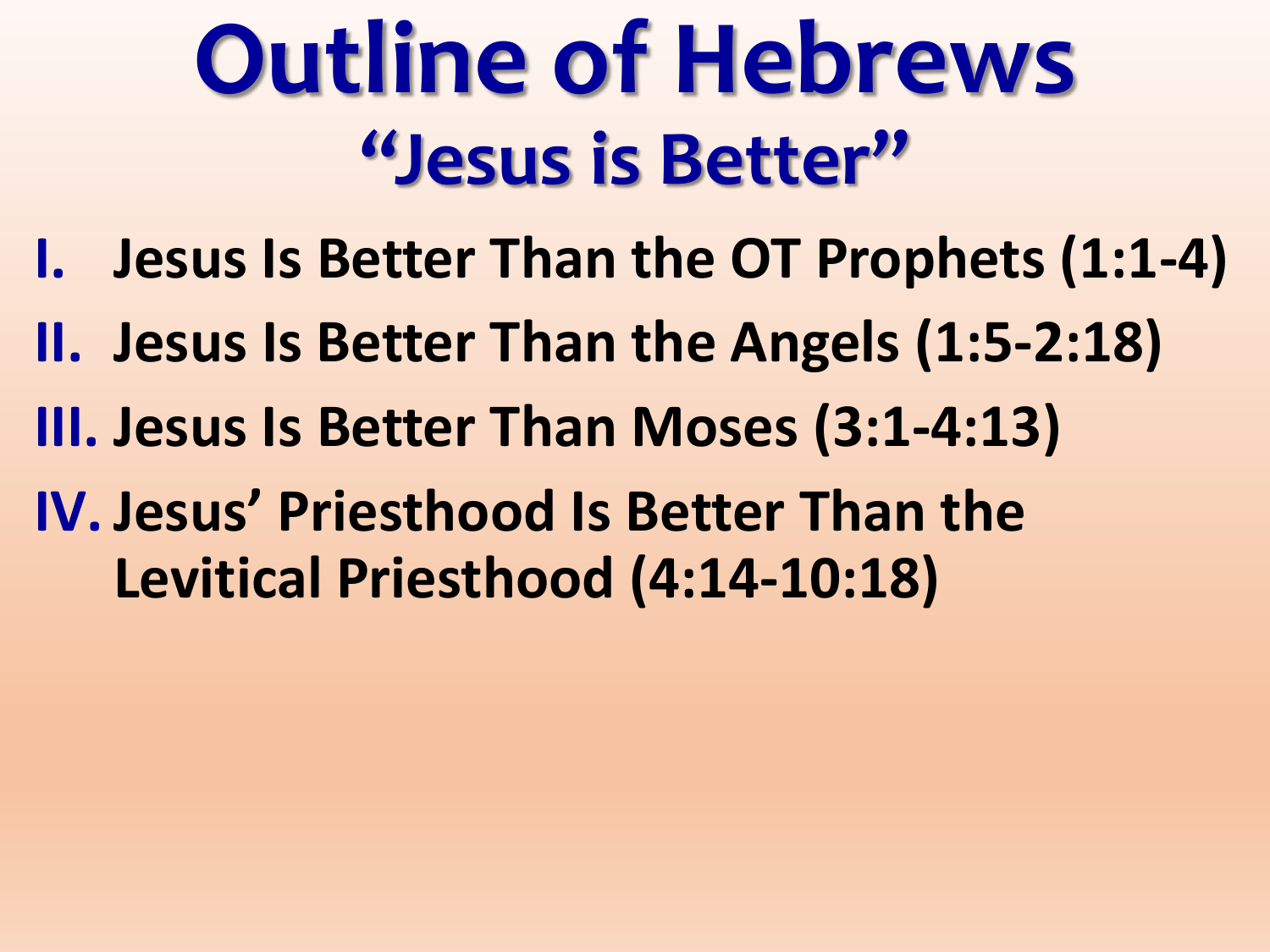# **Outline of Hebrews**

### **IV.Jesus' Priesthood Is Better Than the Levitical Priesthood (4:14-10:18)**

- A. Jesus Is a Compassionate But Sinless High Priest (4:14–16)
- B. Jesus Was Appointed By God to Be Our High Priest (5:1-10)
- C. Jesus Is Better Don't Apostatize (5:11-6:20)
- D. Jesus Is a Priest After the Order of Melchizedek (7:1-28)
- E. The New Covenant Mediated By Jesus Is Better than the Old Covenant (8:1-13)
- F. Jesus' Sacrifice Is Better Than the Temple Sacrifices (9:1-10:18)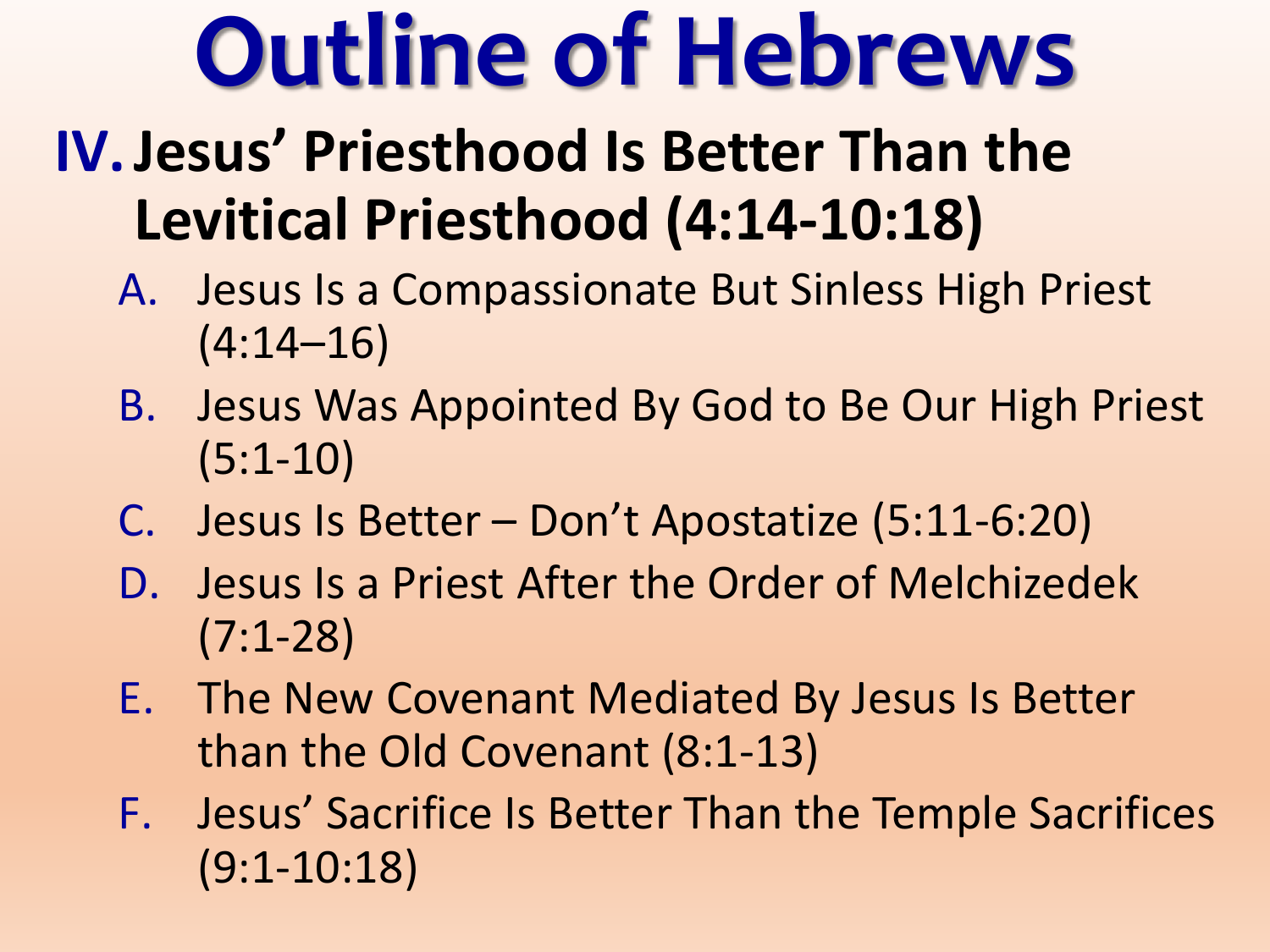### **Jesus Is Better – Don't Apostatize; (5:11-6:20)** - High Level Overview -

- Having begun his discourse on Christ's appointment as a superior high priest, the author suddenly breaks off the topic and turns to confront his audience directly with the problem of their *spiritual immaturity* (5:11–6:3).
- The writer follows with a blistering *warning against falling away* from Christ (6:4–8), which in turn is followed by an expression of *encouragement and confidence* in the hearers' commitment (6:9–12).
- And in this way, the author both *confronts* and *comforts* as he warns his readers concerning the dangers of falling away from Christ.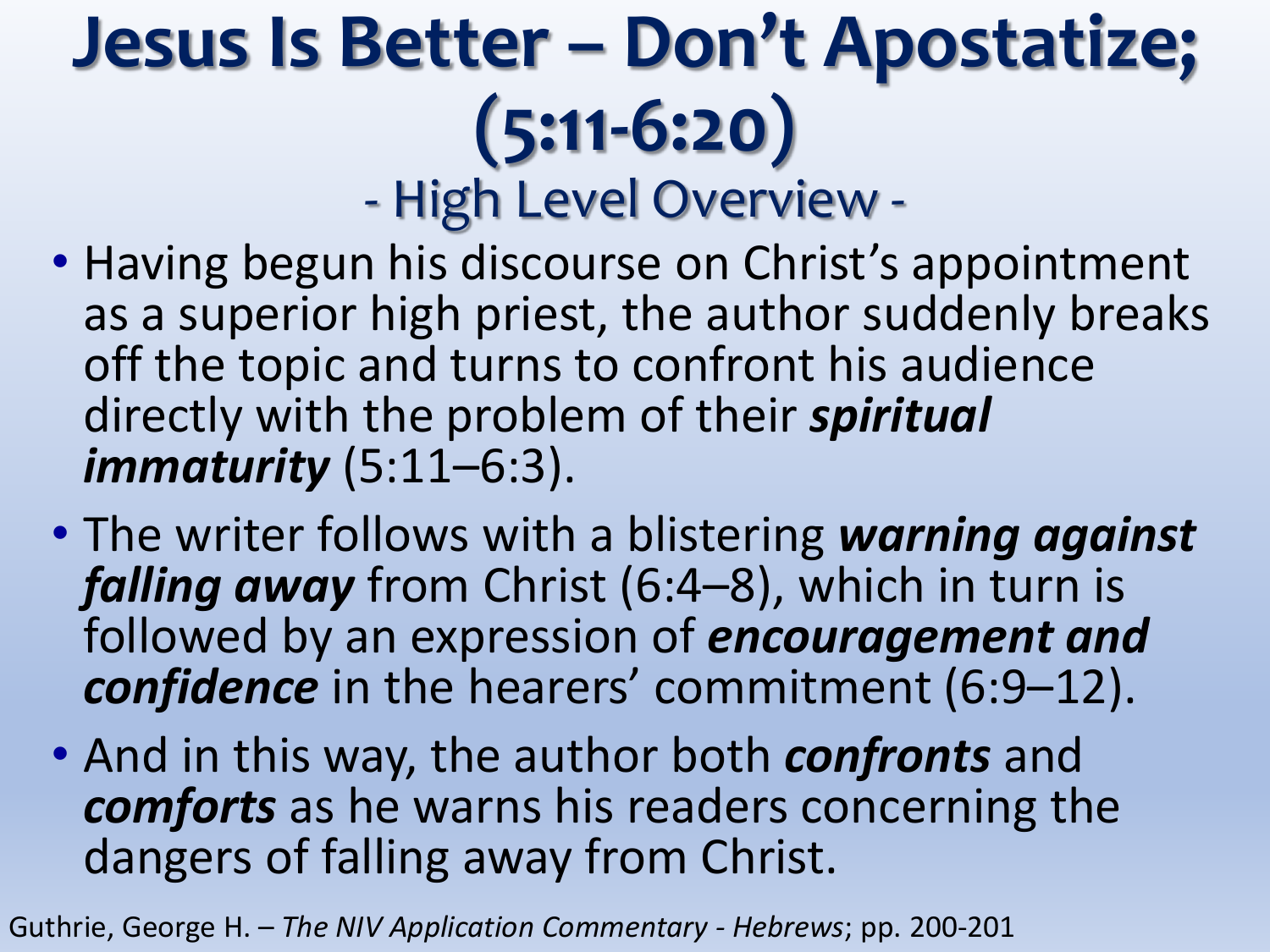# **Outline of Hebrews**

- **C. Jesus Is Better – Don't Apostatize (5:11-6:20)**
	- **1. Warning (5:11-6:8)**
		- a. The Present Problem With His Readers (5:11–6:3)
		- b. The Danger of Falling Away from the Christian Faith (6:4–8)
	- **2. Assurance (6:9-6:20)**
		- a. The Author's Confidence In and Desire for His Readers (6:9–12)
		- b. God's Promise Is Our Basis of for Hope (6:13–20)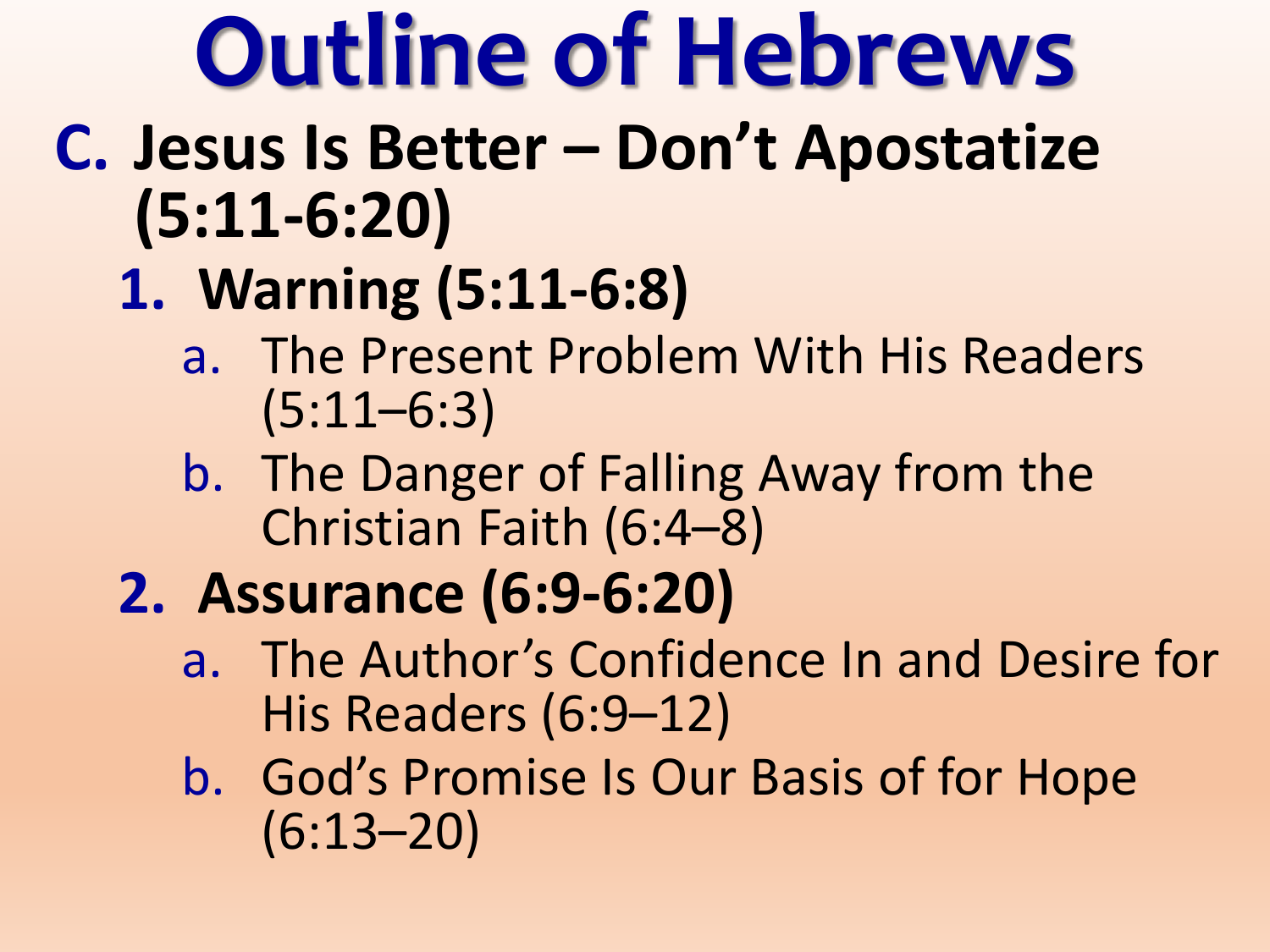## **The Present Problem With His Readers (5:11–6:3)**

<sup>11</sup> *About this we have much to say, and it is hard to explain, since you have become dull of hearing.* <sup>12</sup> *For though by this time you ought to be teachers, you need someone to teach you again the basic principles of the oracles of God. You need milk, not solid food,* <sup>13</sup> *for everyone who lives on milk is unskilled in the word of righteousness, since he is a child.* <sup>14</sup> *But solid food is for the mature, for those who have their powers of discernment trained by constant practice to distinguish good from evil.*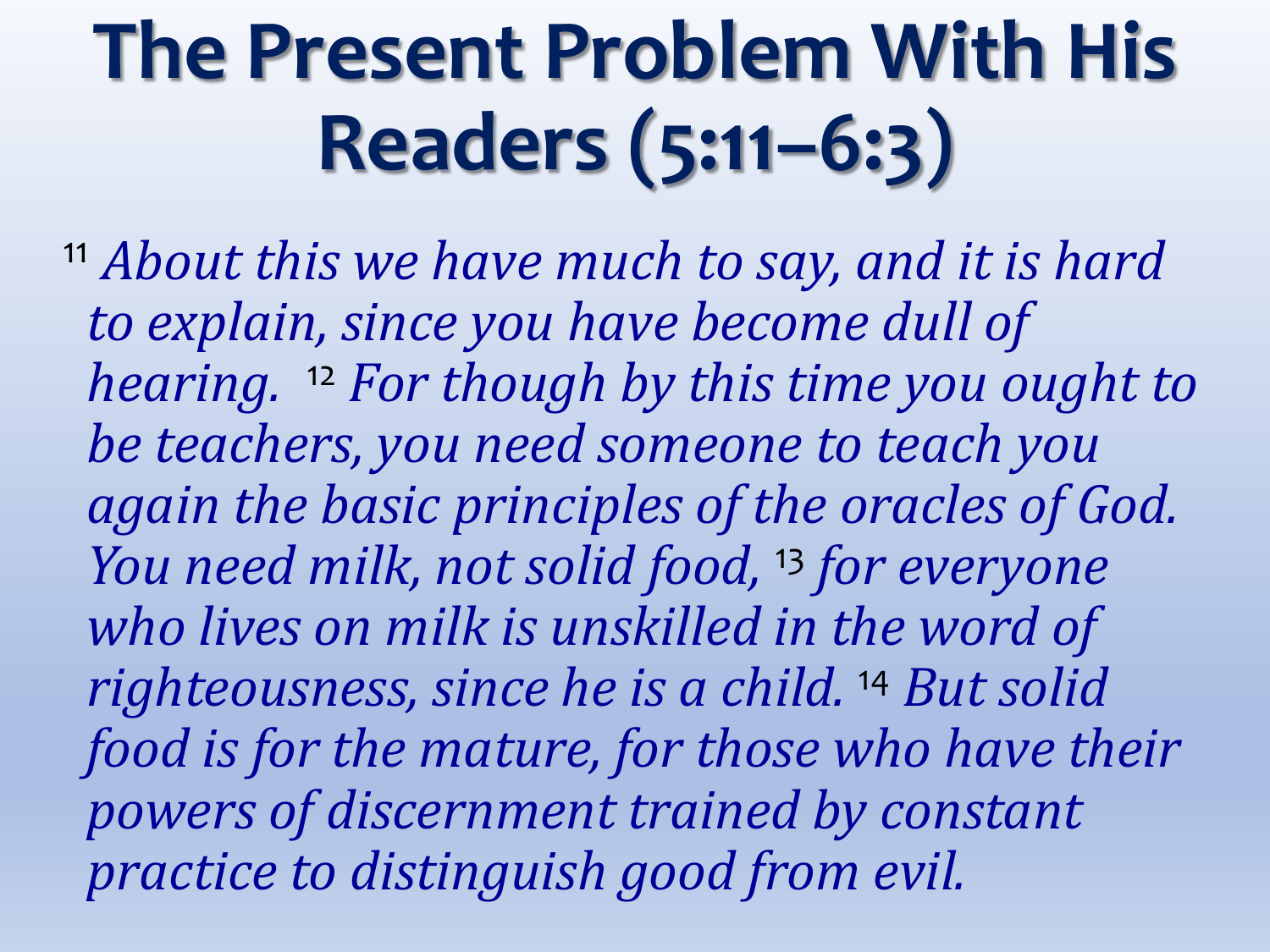## **The Present Problem With His Readers (5:11–6:3)**

6:1 *Therefore let us leave the elementary doctrine of Christ and go on to maturity, not laying again a foundation of repentance from dead works and of faith toward God,* <sup>2</sup> *and of instruction about washings, the laying on of hands, the resurrection of the dead, and eternal judgment.* <sup>3</sup> *And this we will do if God permits.*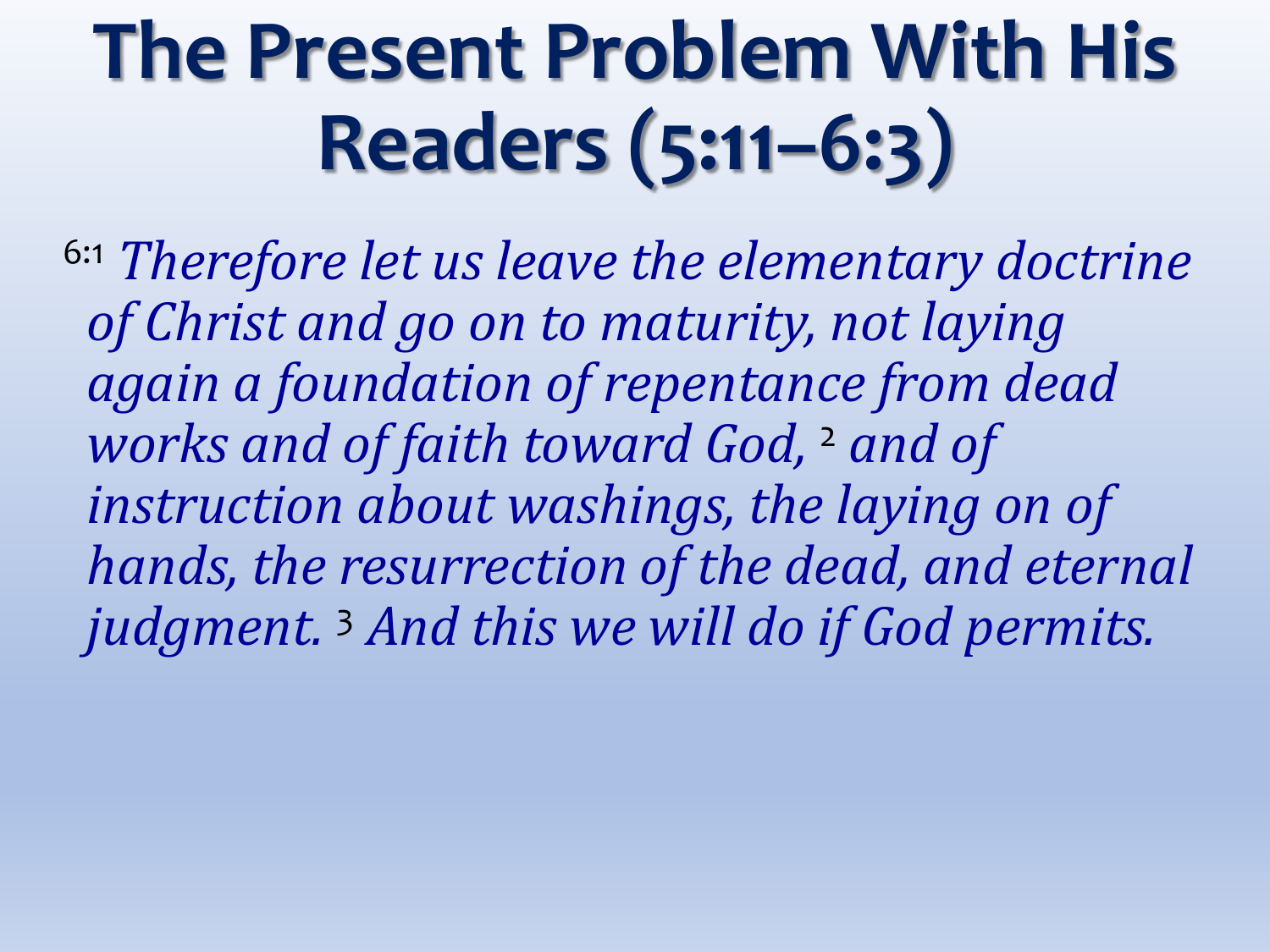<sup>11</sup> *About this we have much to say, and it is hard to explain, since you have become dull of hearing.*

- "*About this we have much to say*", is a reference to the author's statement in the *previous* verse concerning the appointment of Christ as a "*high priest after the order of Melchizedek*."
- Indeed, the author *does* have a great deal to say about Christ's Melchizedekian high priesthood and will do so when he *returns* to this topic later in chapter 7.
- Christ's Melchizedekian high priesthood "*is hard to explain*" to these readers, *not* because it's such a difficult idea to understand, but because the readers to whom he wants to explain it have become *spiritually hard of hearing*.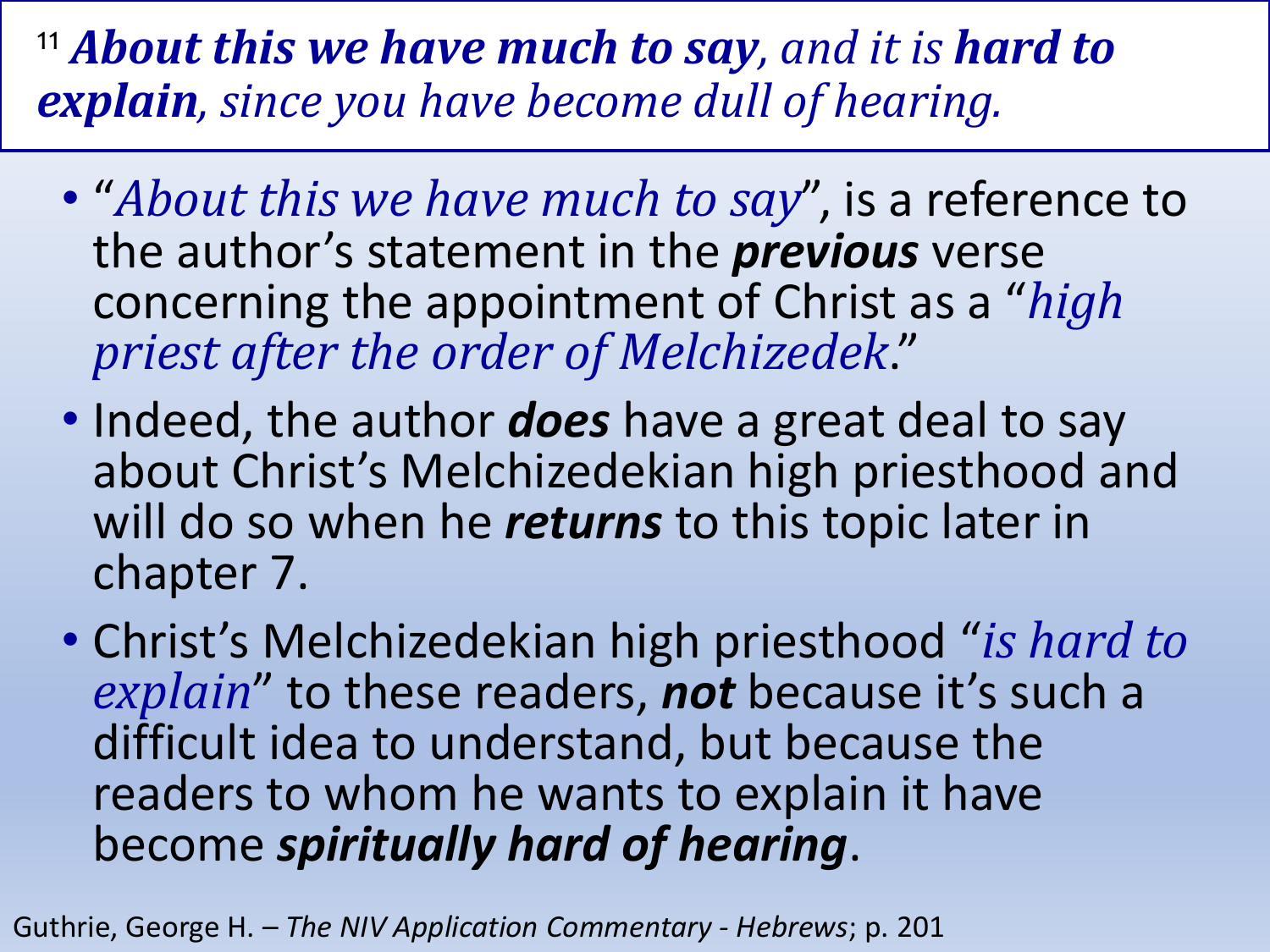<sup>11</sup> *About this we have much to say, and it is hard to explain, since you have become dull of hearing.*

- The word translated "*dull*" here connotes culpable negligence or sluggishness.
- The author goes on to point out that the recipients of this letter are "*dull of hearing*" due to their inattention to the public proclamation of biblical teachings.
- This passage calls to mind the author's previous exhortation in Heb 2:1 where he warns them that we must "*pay much closer attention to [the gospel message] we have heard, lest we drift away from it*."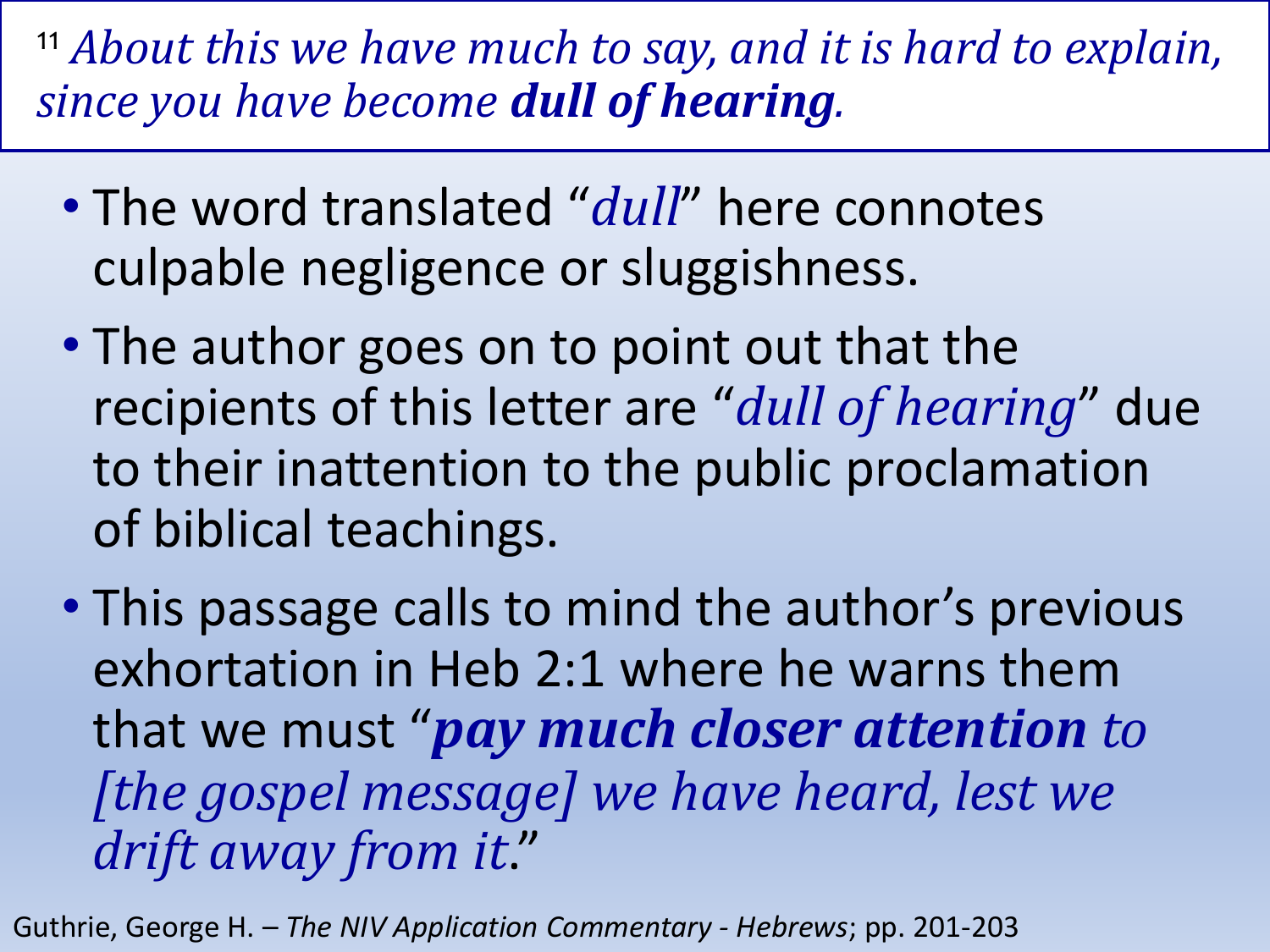<sup>12</sup> *For though by this time you ought to be teachers, you need someone to teach you again the basic principles of the oracles of God. You need milk, not solid food...*

- The author tells them that, given the length of time that they have been Christians, they *ought* to be able to *teach others* by now; but instead, they *themselves* need to be taught!
- Not only do they need to learn ideas of deep importance like the priestly order of Melchizedek, but they need to be reminded of the "*basic principles*" of God's Word ("*oracles of God*").
- In view of the time that has elapsed since their conversion to Christianity, they ought to be eating *solid spiritual food*, like grown-up men and women.
- But instead, they are still unable to digest anything stronger than spiritual "*milk*", the food of infants.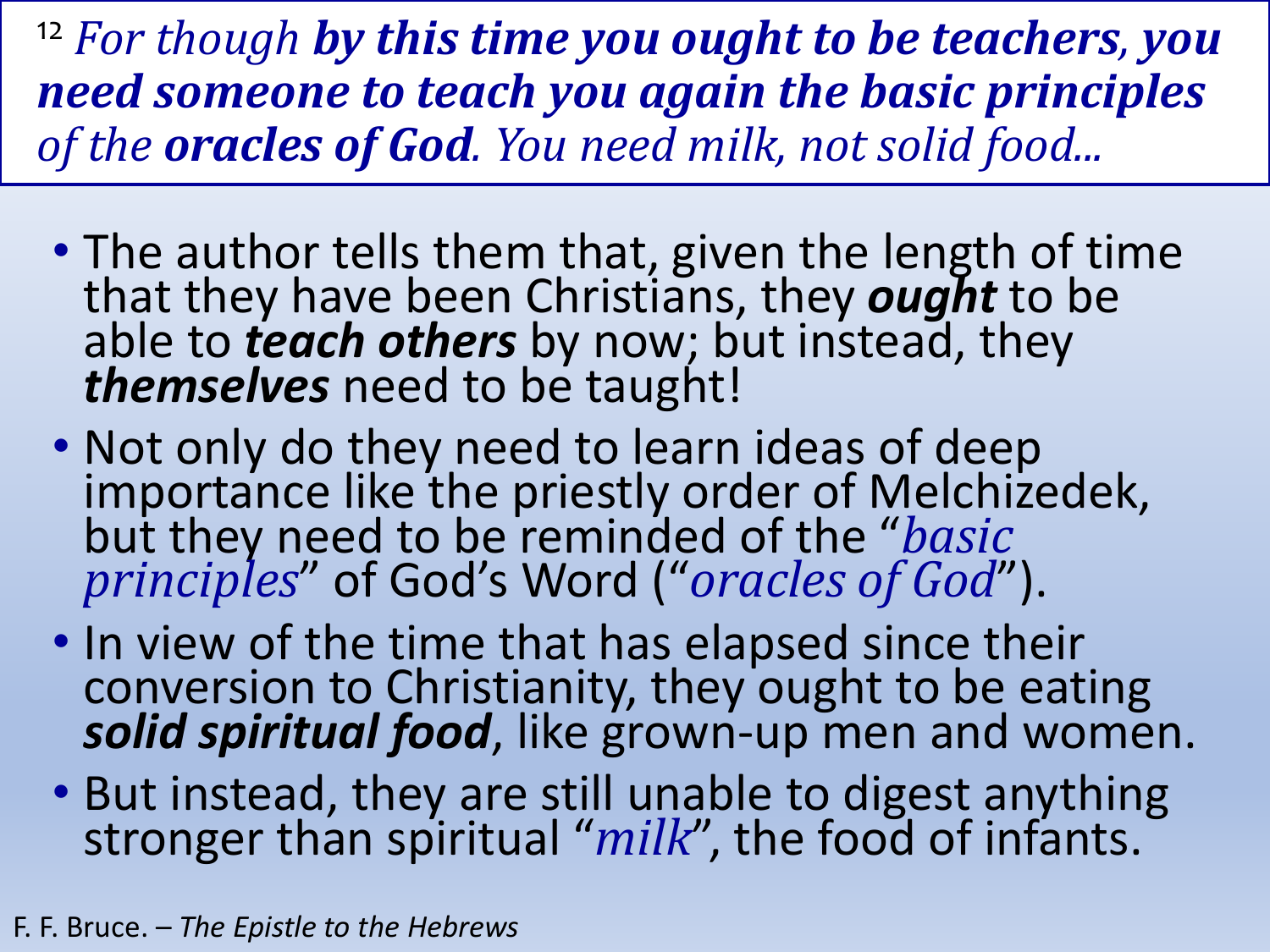#### <sup>13</sup> *for everyone who lives on milk is unskilled in the word of righteousness, since he is a child.*

- Anyone "*who lives on milk*" is still an infant, and the demonstration of this, the author says, is that they are "*unskilled in the word of righteousness*", or as it is, I think, *better translated* in the NIV: "*not acquainted with the teaching about righteousness*".
- This is not an easy expression to translate. In the context of what the book has been saying so far, it's probably best to understand this as referring to the "*teaching about righteousness*" which is *fundamental* to the Christian faith: that *Christ is* our righteousness, as explained by the Old Testament texts themselves when properly understood.
- Anybody who is really immature, like the original readers apparently were, will have a tendency to go back to the Old Testament types and miss the *real* teaching about righteousness in those texts that point us to *Christ* as the one who achieves what is needed and presents us as righteous before God.

DA Carson – *Jesus is Better – Six Studies in Hebrews* (2002)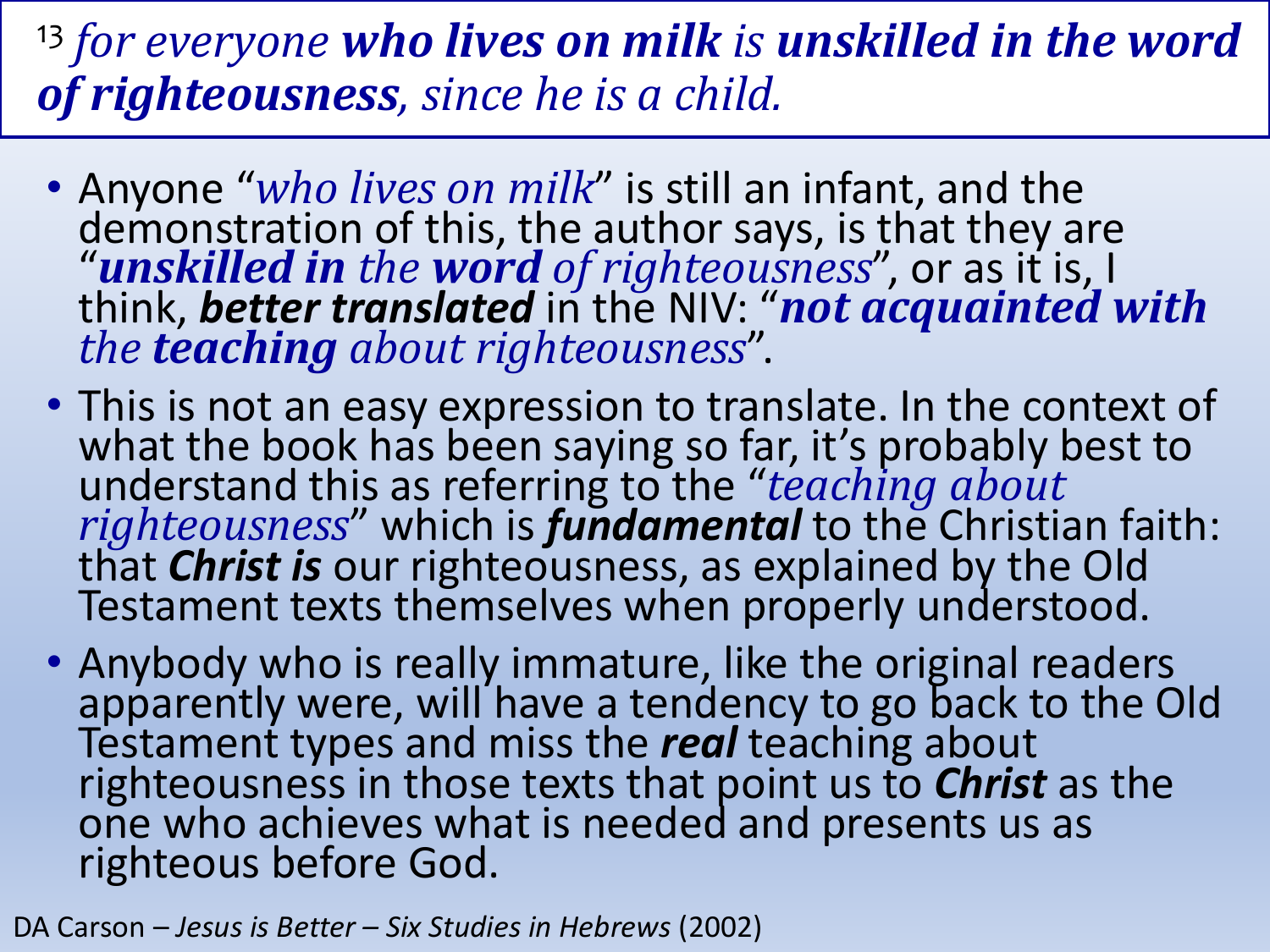<sup>14</sup> *But solid food is for the mature, for those who have their powers of discernment trained by constant practice to distinguish good from evil.*

- "*Solid food*" like what the author is wanting to give his readers is for "*the mature*" – those who by "*constant practice*" have trained themselves to "*distinguish good from evil.*"
- This is not just talking about distinguishing "*good from evil*" in a *moral* sense, but also, in the context, good and evil, true and false, in a *discernment* sense – understanding what Scriptures really do teach.
- This requires that we be good readers of Scripture, carefully studying the Word on a regular basis (i.e., "*constant practice*") to understand what it is telling us. And this is what the author is encouraging his readers to do.

DA Carson – *Jesus is Better – Six Studies in Hebrews* (2002)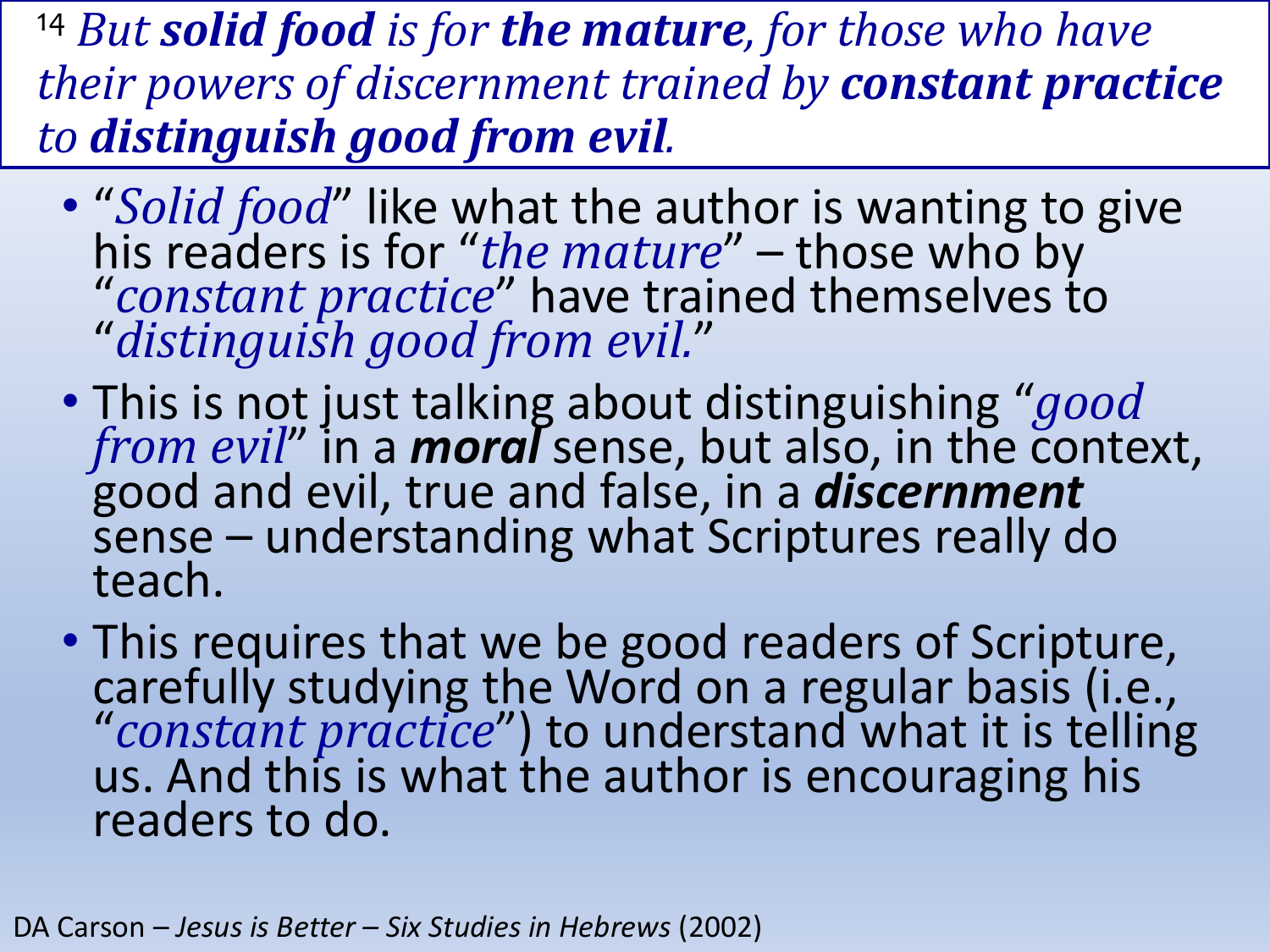- Having assessed the spiritual condition of his listeners in the previous section (5:11–14), the author now *challenges them* to correct their present course and move on to "*maturity*".
- But the opening words of this unit are not quite what you might expect.
- The author has just used strong metaphors to describe their immaturity and consequent inability to handle advanced teaching.
- We might have expected him to try to accommodate to their infantile appetites by giving them "baby food."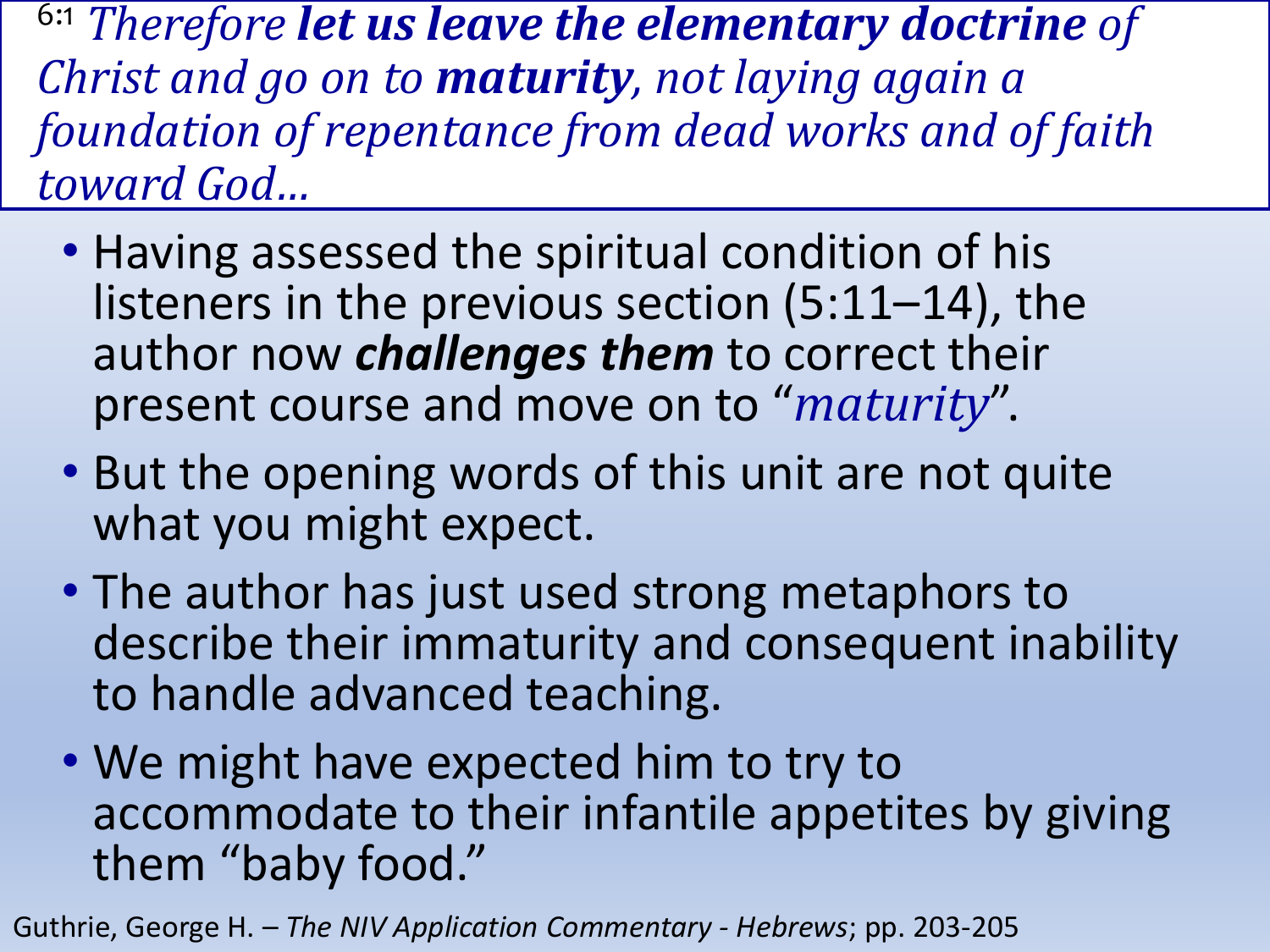- If the readers needed to be taught the elementary principles of the faith again, should the author not do so?
- But instead, the author pushes his readers toward an "adult table" fit for mature appetites!
- They are not responding to their circumstances as spiritual grown-ups, therefore, the author says, it's time to move from the "*children's menu*" to the "*adults' menu*", leaving behind the fundamental teachings (i.e., "*elementary doctrine*").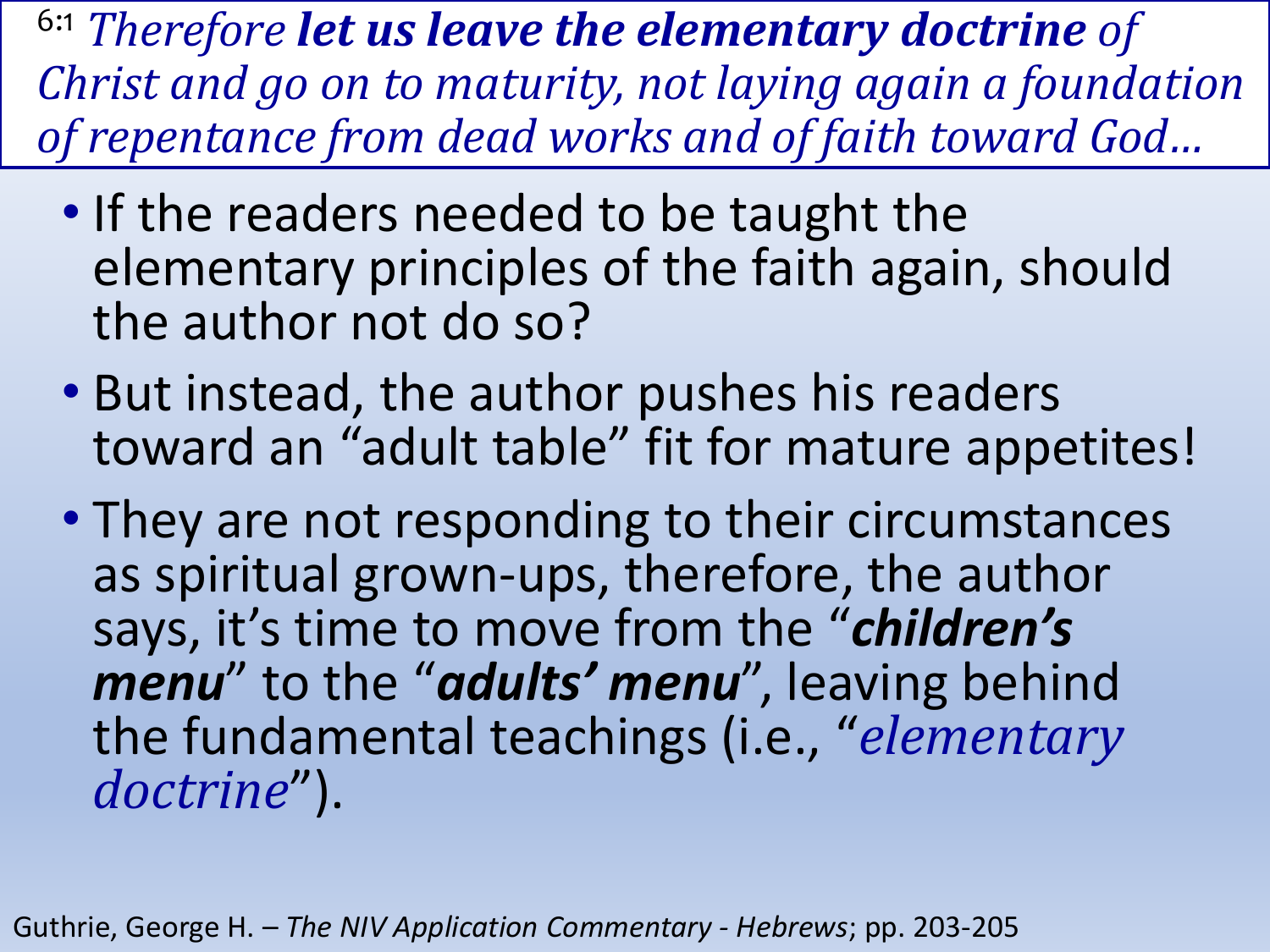- In the Greek, the verb translated here as "*go on*" is in the passive voice, or what is sometimes referred to as a "divine passive".
- Perhaps a better way of translating is would be, "*let us… be carried on to maturity*," implying that it's not *ultimately* up to the author to move the community forward, but rather *God*, who will move both the author *and* the community ("*us*") forward towards "*maturity*".
- This move forward, however, *begins* by *leaving something behind*.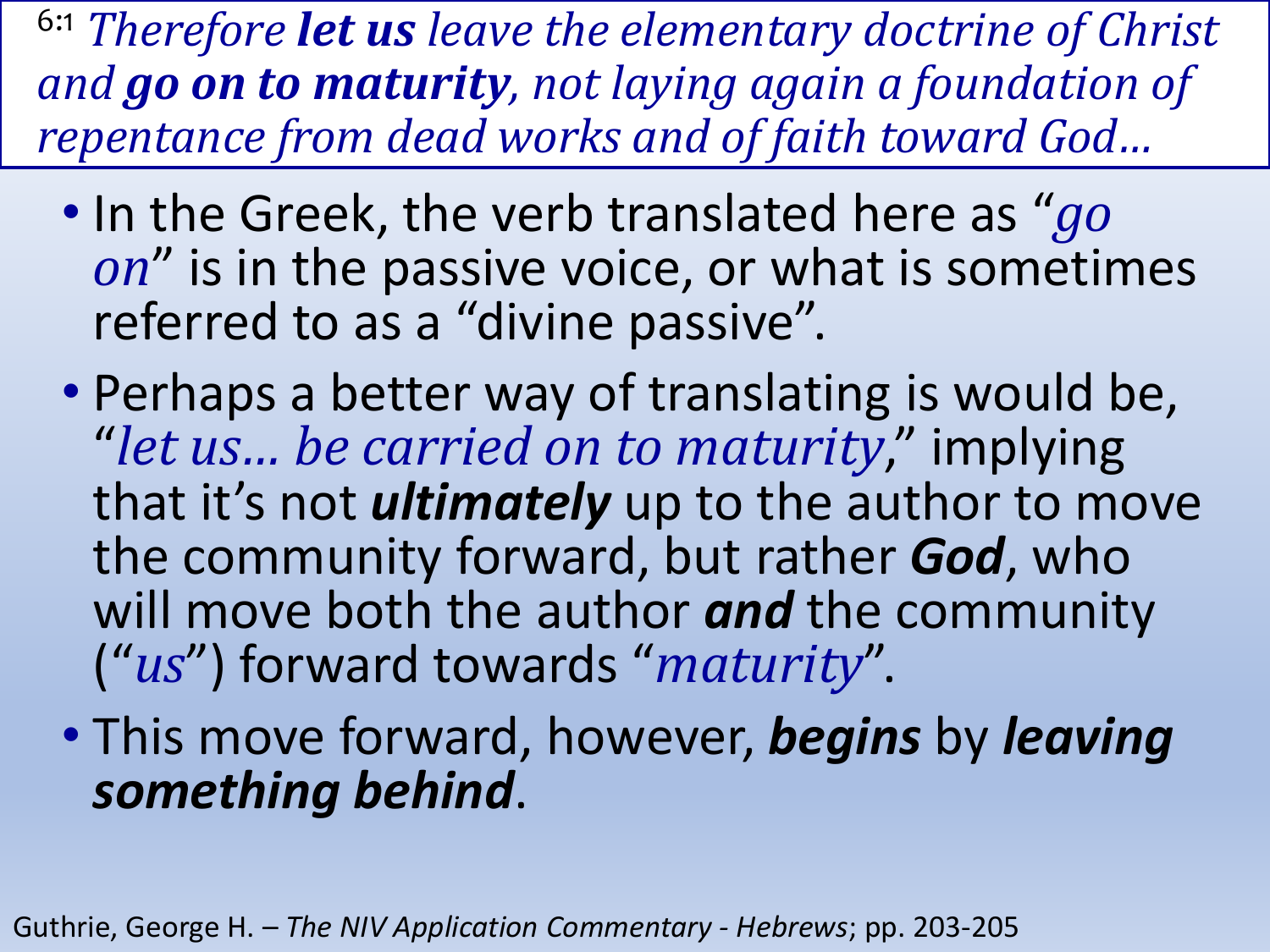- When the author suggests they "*leave*" the "*elementary*" truths of the faith, he is *not saying* that they should *reject* these elementary truths *altogether*, any more than children moving beyond the first steps of education reject the letters of the alphabet.
- Rather, the fundamental truths of the faith are *presupposed* as these believers move on to maturity.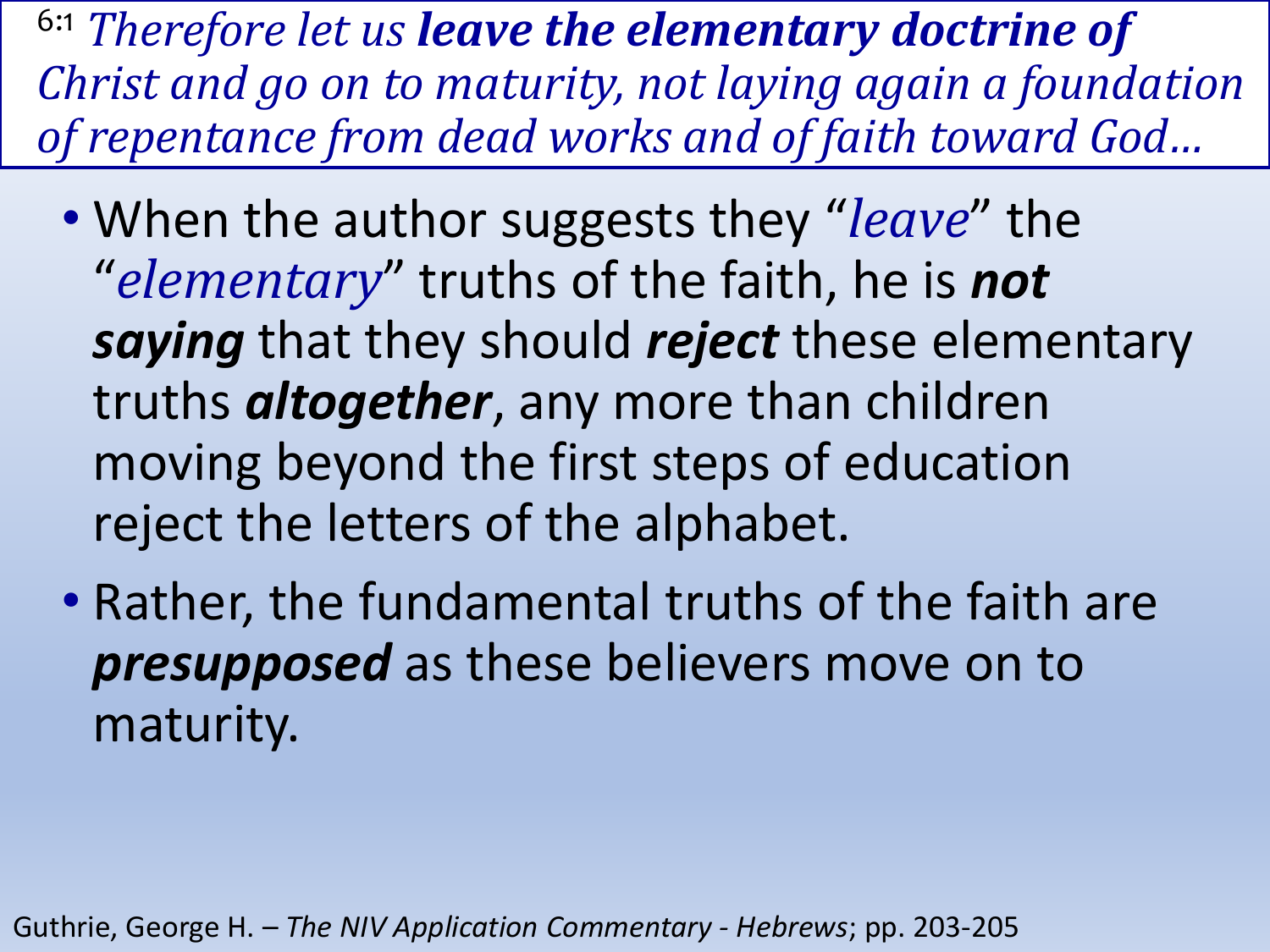- The readers cannot allow themselves to remain at the level of the "*elementary*" teachings about Christ.
- In order to "*go on to maturity*", the readers must *accept the author's teaching*, recognizing the finality of Christ and his atoning work as the *true fulfillment* of the Old Testament promises.
- The "*foundation*" must not be repeatedly re-laid while the superstructure is never built.
- But this appears to be what the readers were in danger of doing.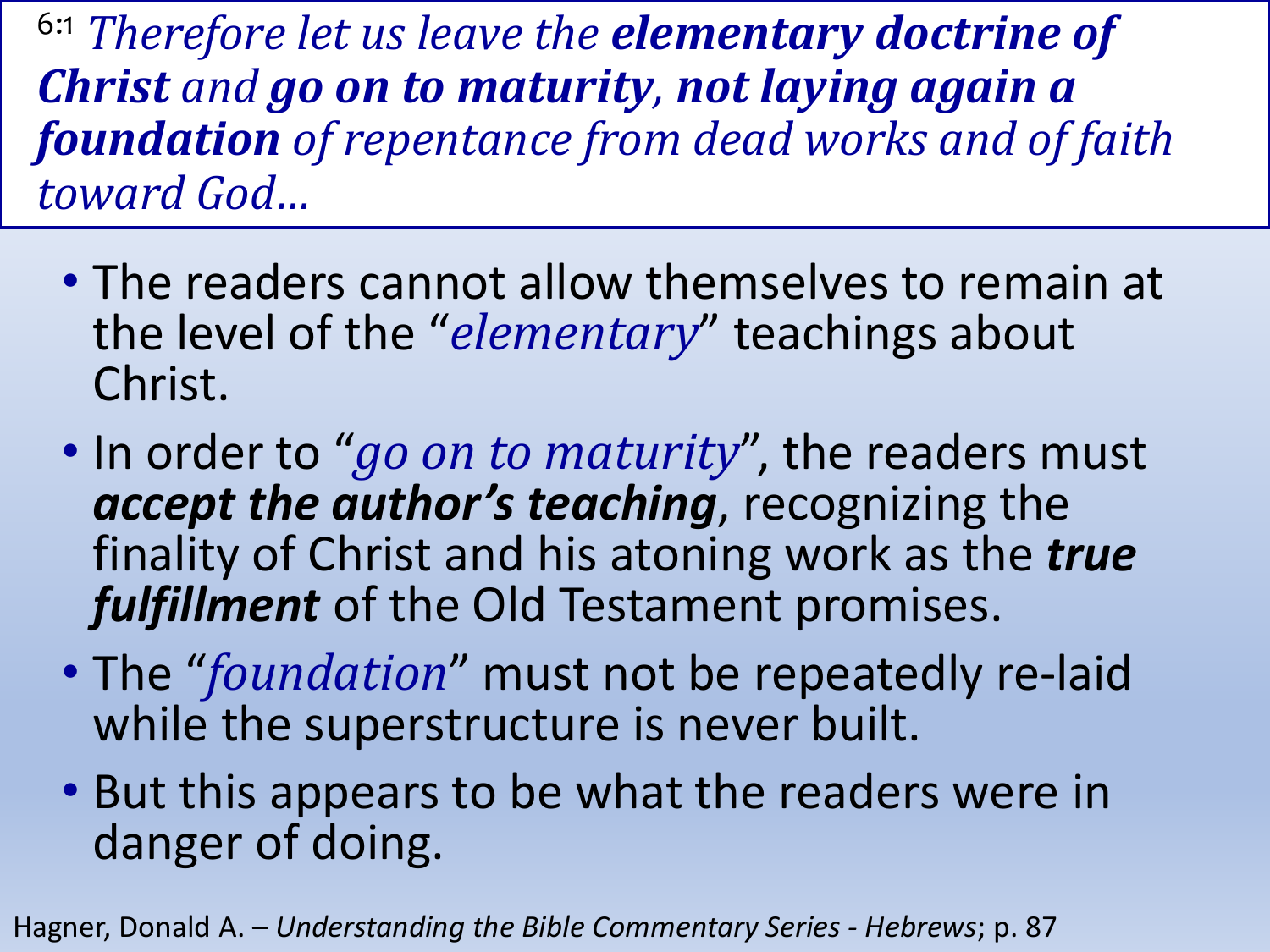6:1 *Therefore let us leave the elementary doctrine of Christ and go on to maturity, not laying again a foundation of repentance from dead works and of faith toward God,*  2 *and of instruction about washings, the laying on of hands, the resurrection of the dead, and eternal judgment.* 

- The author provides *six* examples of the kinds of things he has in mind when he refers to the "*elementary doctrine of Christ*".
- It is striking that the six items mentioned all find *parallels* within Judaism.
- This *may* suggest that the readers were attempting somehow to remain within Judaism by emphasizing items held in common between Judaism and Christianity.
- They may have been trying to survive with a minimal Christianity in order to avoid alienating their Jewish friends or relatives.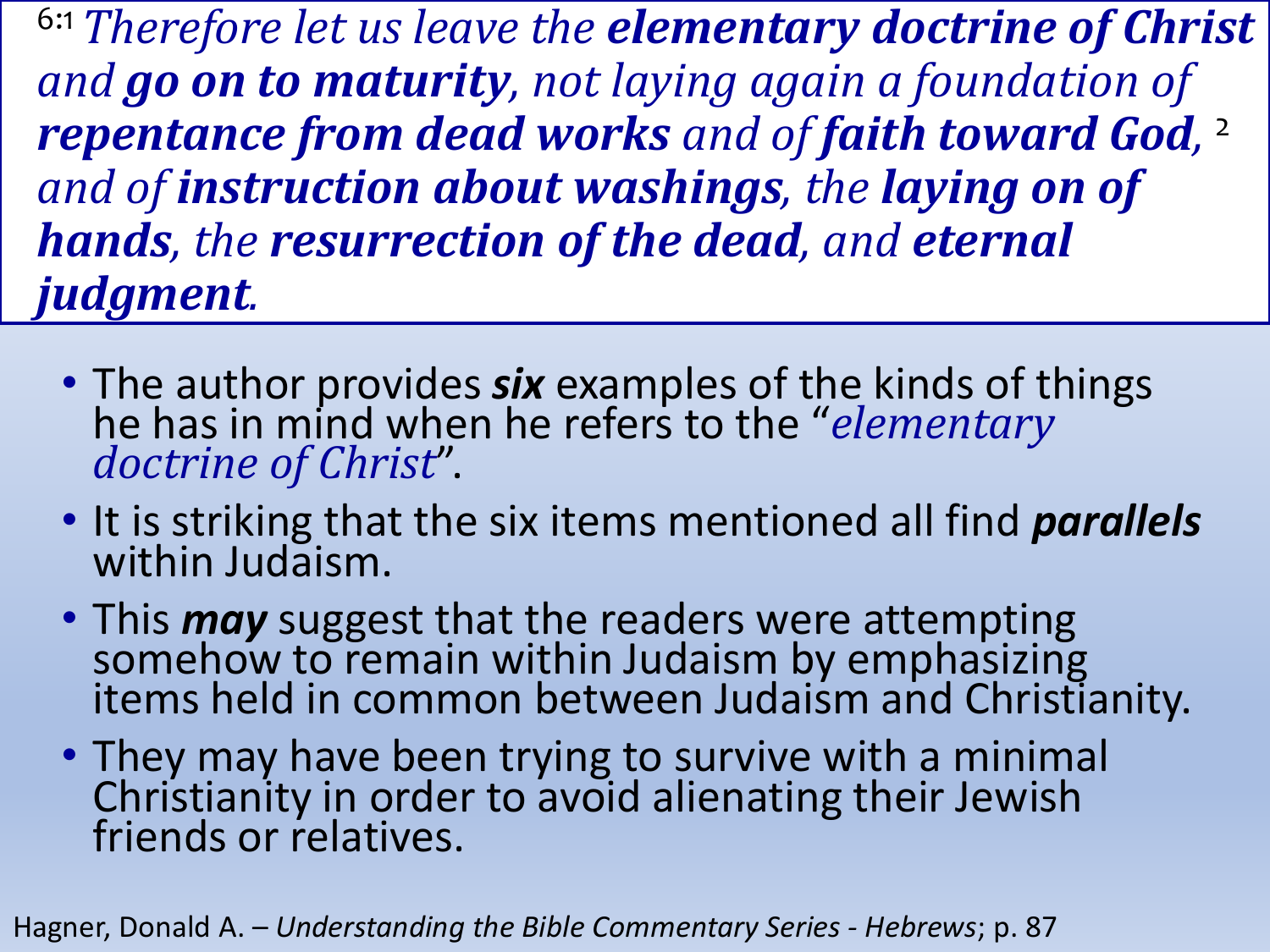- "*Repentance from dead works*" is not repentance from "*works of the law*" (in a Pauline sense – Gal 3:10) but repentance from "*acts that lead to death* (NIV)" – in other words, sin.
- This idea is certainly basic within Judaism.
- The second item, "*faith toward God*", is of course also very important in Judaism.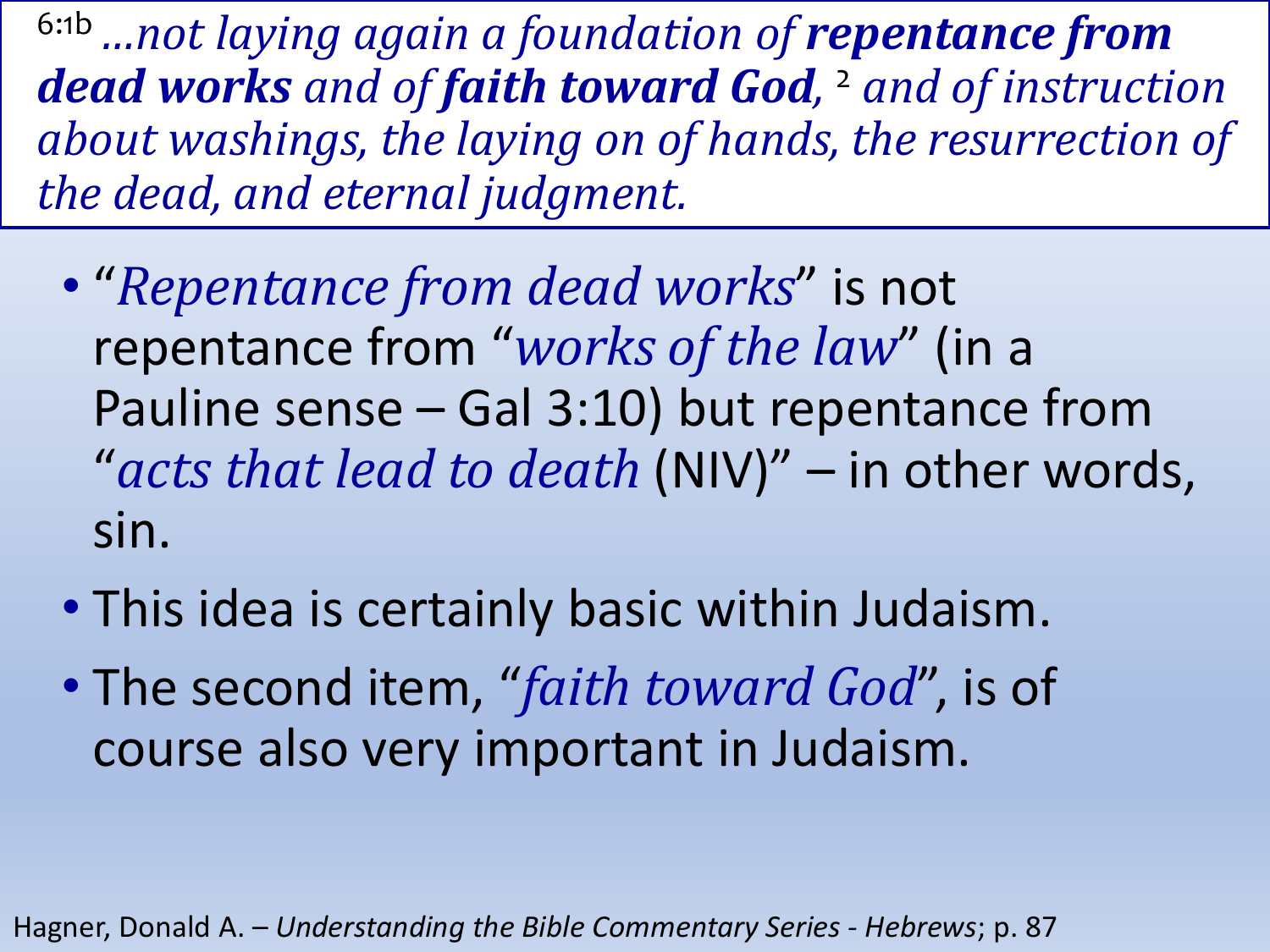- So at the beginning of the list we encounter "*repentance*" and "*faith*", two of the most central aspects of Jewish piety—both taken up by Christianity:
	- *I did not shrink from… testifying both to Jews and to Greeks of repentance toward God and of faith in our Lord Jesus Christ.* (Act 20:20-21)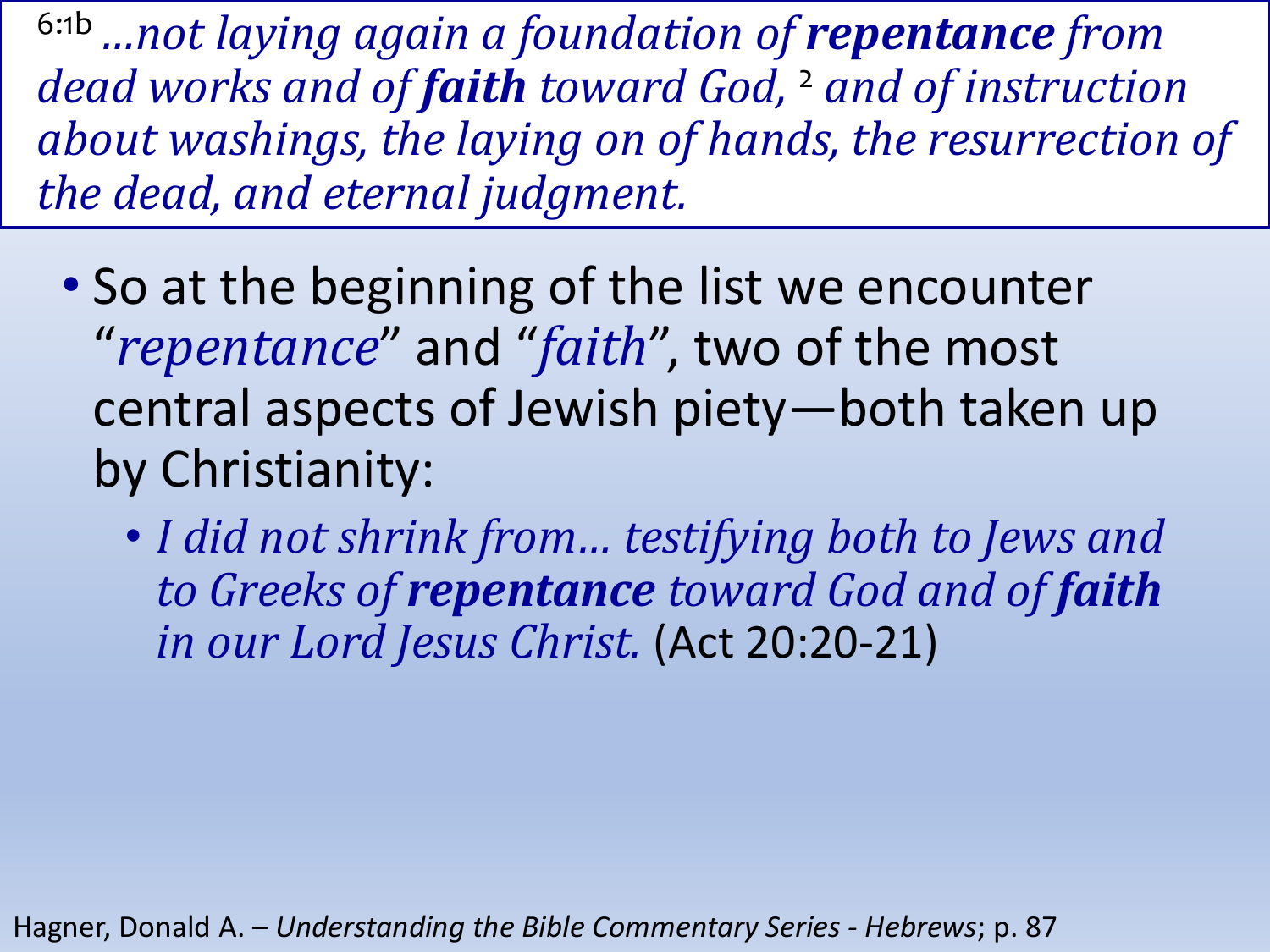- "*Instruction about washings*" refers to purification rites of Judaism, as the plural seems to indicate.
- Christian baptism may well be derived from just such Jewish washings, one of which—for the purifying of proselytes from paganism—seems a particularly suitable source for the practice of baptism by John and the disciples of Jesus.
- Christian baptism thus could well be classified as one, if not indeed the culminating, rite of purification.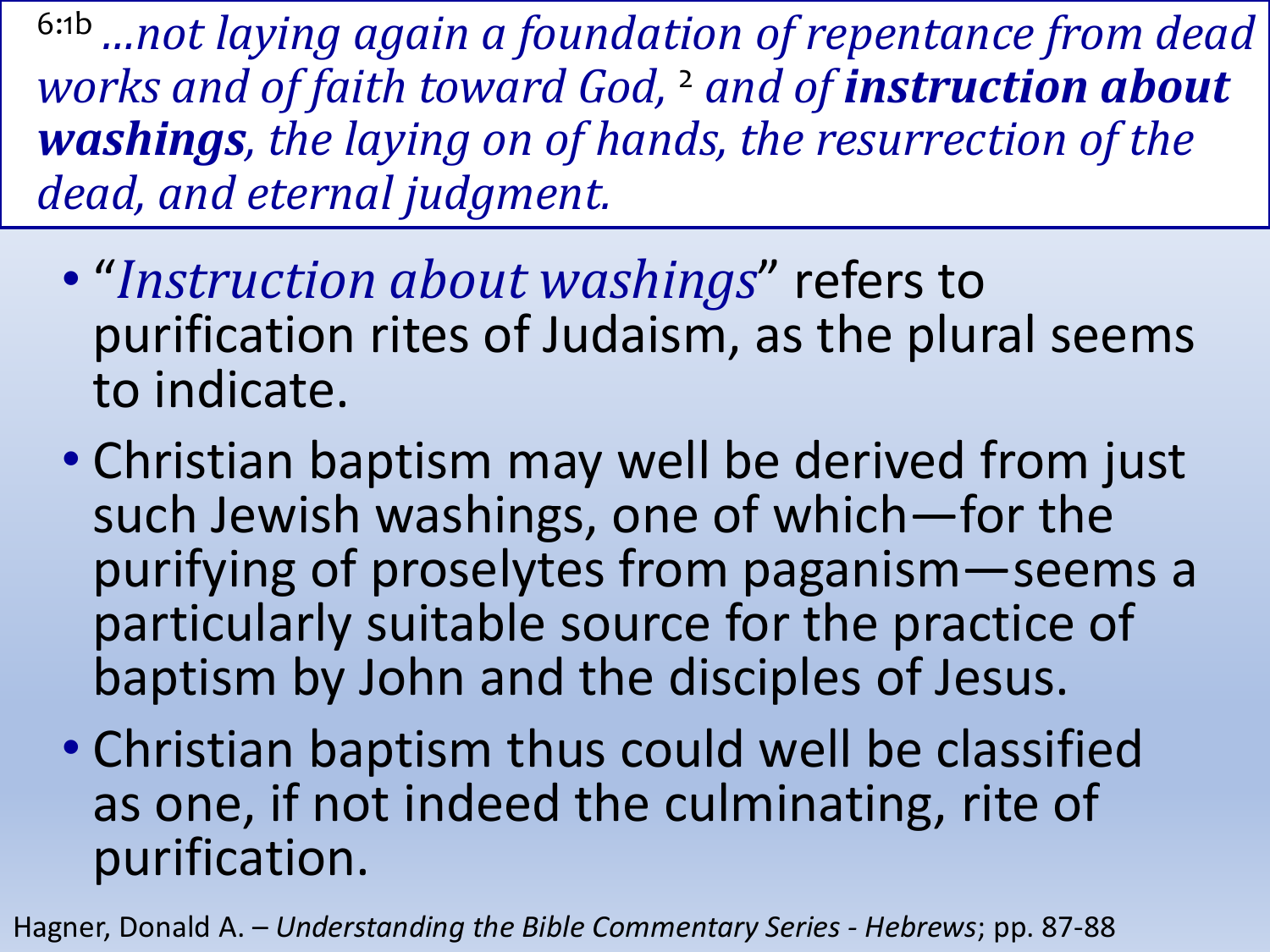• "*The laying on of hands*" is yet another Jewish custom taken up by the Christian church, often as a symbol for the imparting of the Holy Spirit (see Acts 8:17; 9:17; 19:6), but also in connection with healing (Acts 9:12; 28:8) and, as in the OT and rabbinic Judaism, special commissionings (Gen 48:14; Num 27:33; Deut 34:9).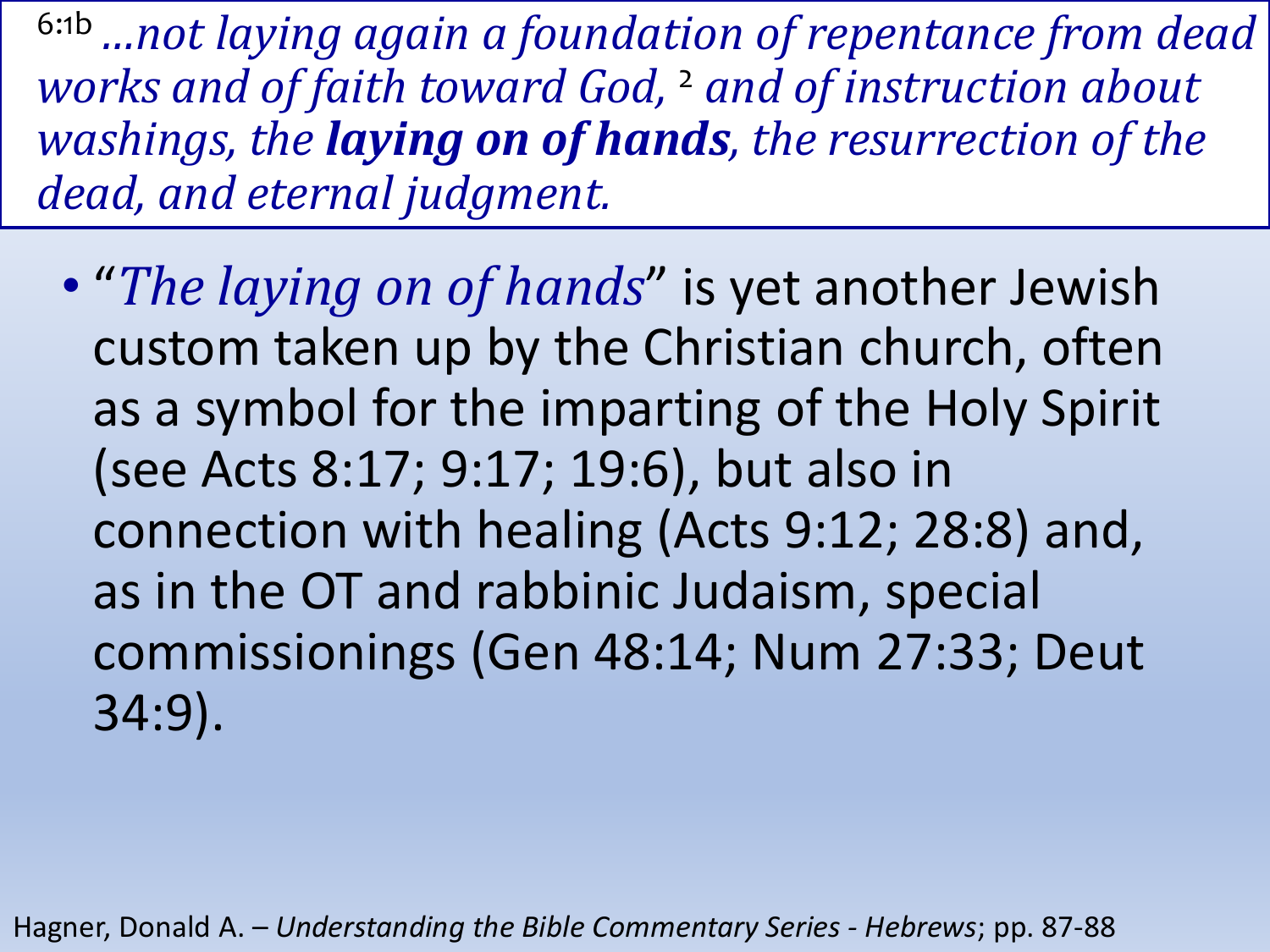- The last two items, "*the resurrection of the dead*", and "*eternal judgment*", were accepted by the Pharisees but not the Sadducees (cf. Acts 23:8).
- For the readers, of course, the resurrection of the dead included the resurrection of Jesus.
- These items, then, could be held by the readers without necessarily departing very far from their Jewish origins.
- The author, though, chides them for not pressing on to the full doctrine of Christianity, such as contained in the content of his epistle, and the specific argument immediately before them.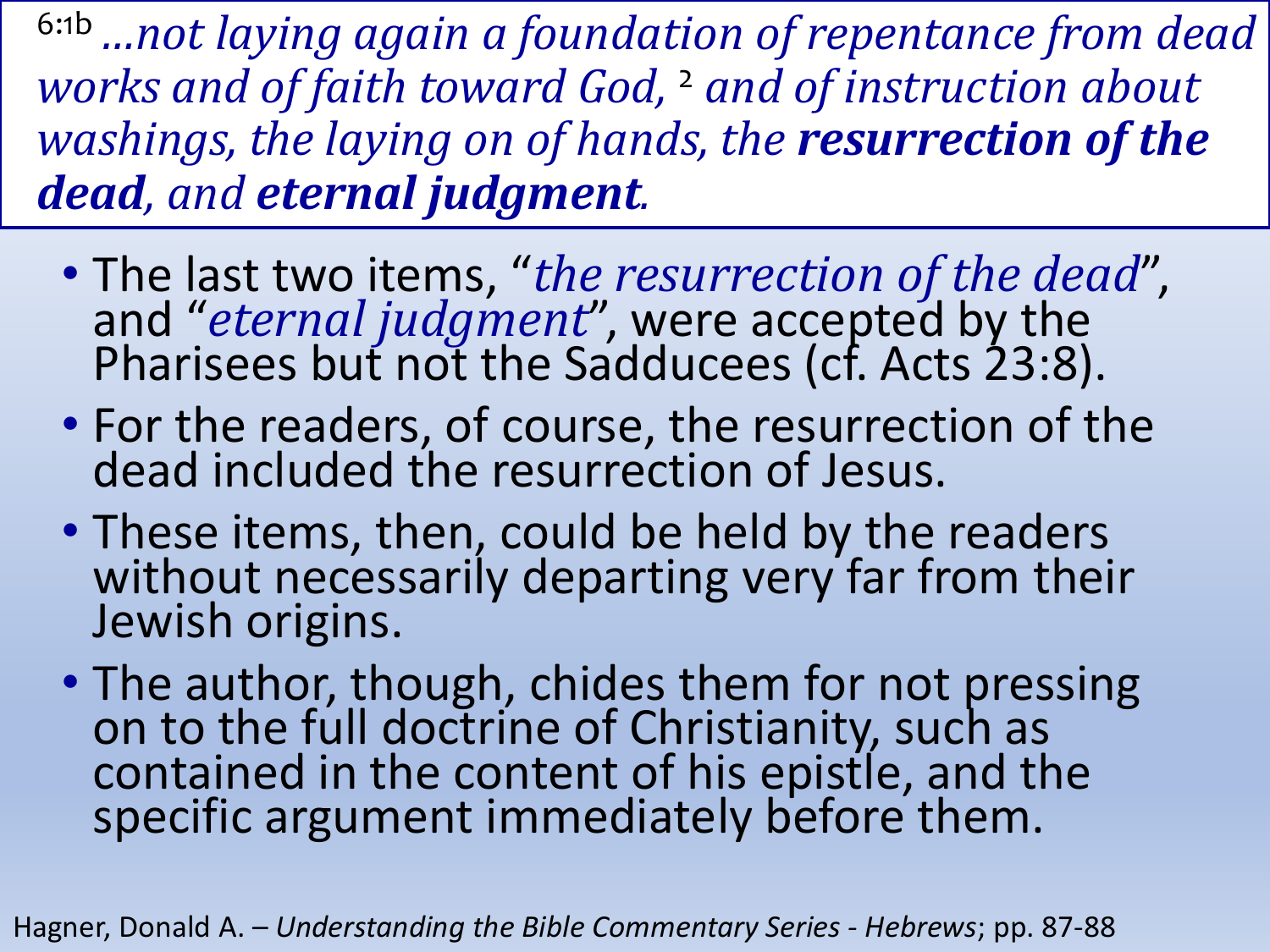#### <sup>3</sup> *And this we will do if God permits.*

- Here the author sums up the admonition to move on from these basic teachings by expressing his confidence in the move forward. "*And this we will do if God permits*".
- This statement expresses the author's confidence his readers, which he will reiterate in Heb 6:9–10, along with his own submission to God's will ("*this we will do*").
- The last phrase ("*if God permits*") acknowledges again that the ability of the author and his readers to leave behind the basic Christian teachings and move on to maturity, rests *ultimately* in the sovereignty of God.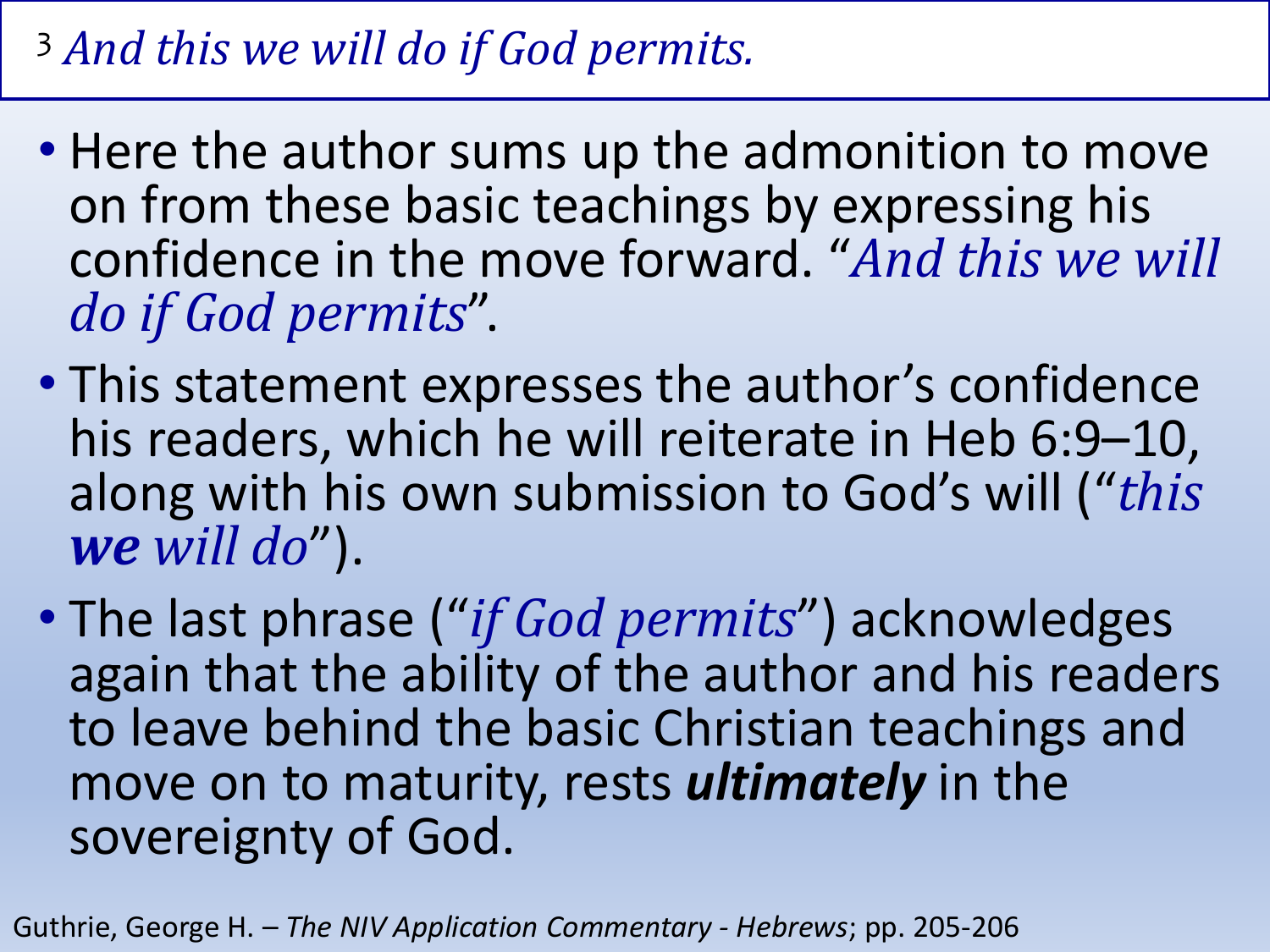# **Class Discussion Time**

<https://www.weareteachers.com/moving-beyond-classroom-discussions/>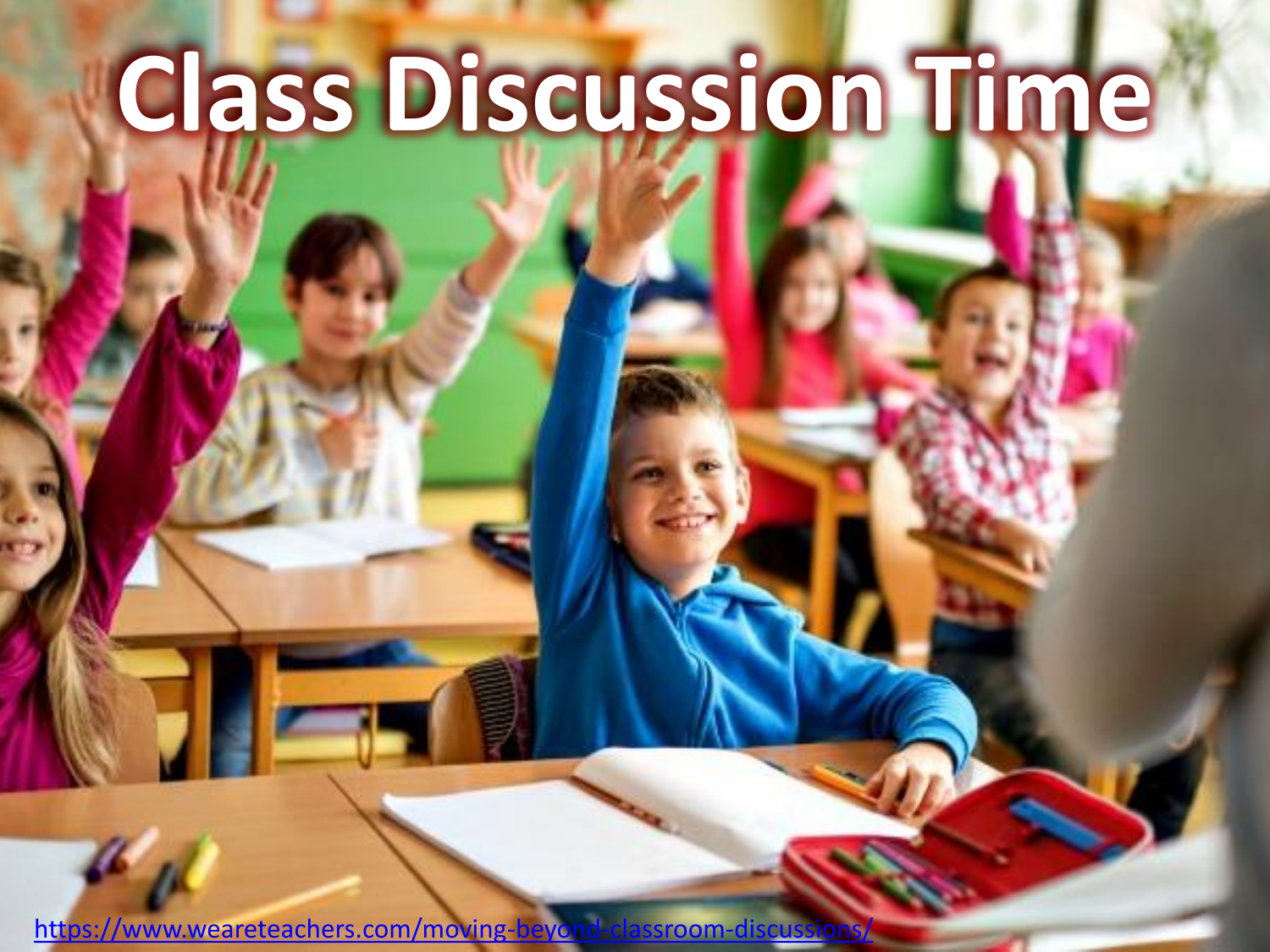### **\*Class Discussion Time**

- In the section we looked at today, we see an example of strong, but loving confrontation of our author towards his readers. As a rule, none of us like having to confront others (and if we do, we are probably doing it for the wrong reason) and yet we know that confrontation is a necessary part of what we must do to be a faithful member of the Christian community.
- As you look at this confrontation by a biblical writer, what kinds of things do you see modeled that might serve as a good example for us to follow as we find ourselves having to perform this necessary but difficult Christian duty from time to time?
- Do you have difficulty confronting others when you find it is necessary to do so? What is the cause of your reluctance, and how do you go about overcoming it?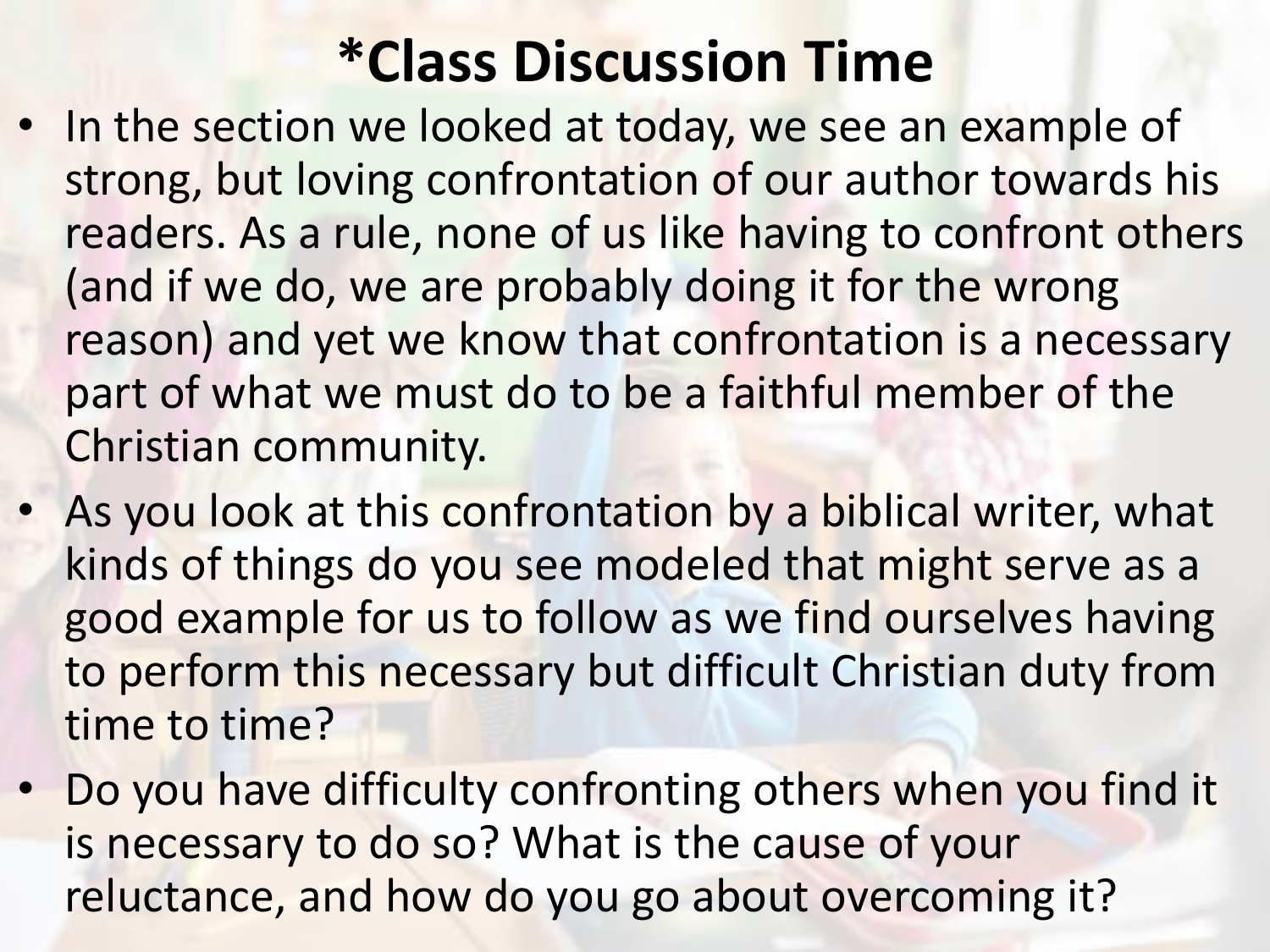### **\*Class Discussion Time**

- One idea that should come across loud and clear from our text today is that, as a Christian, you are expected to grow over time. Spiritual stagnation is not an option for a genuine Christian.
- One of the primary ways that we grow is by regular, in depth exposure to the Word of God. What are some ways that you have found to be helpful in getting this in depth exposure to God's Word?
- Have there been periods of your life where you allowed yourself to get away from getting the kind of in depth exposure to the Word that you need? What effect did that have on your spiritual life? How did you eventually break out of that?